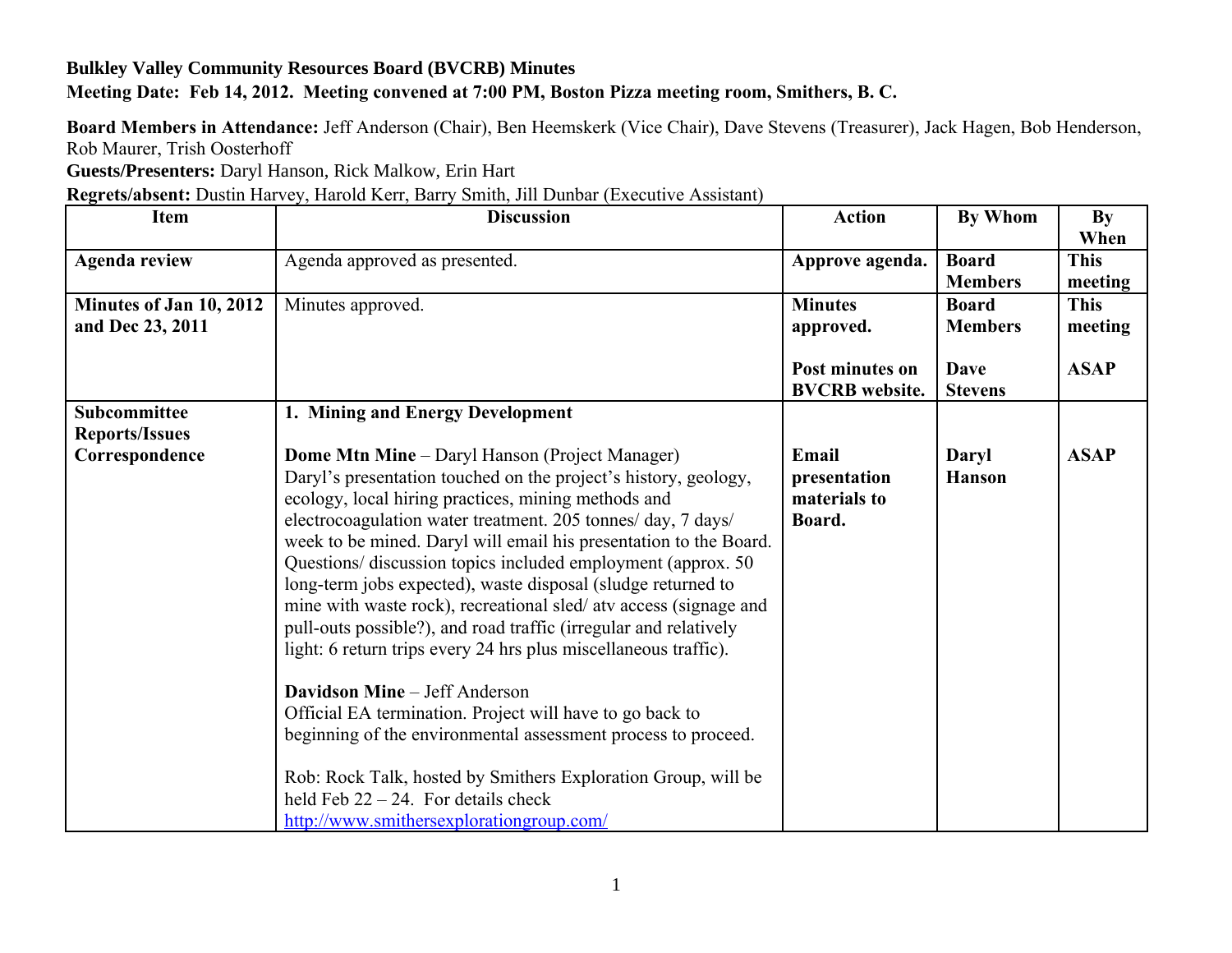| <b>Item</b>           | <b>Discussion</b>                                                                                                                                                                                                                                                                                                                                                                                                                                                               | <b>Action</b>                                        | <b>By Whom</b>                 | <b>By</b>          |
|-----------------------|---------------------------------------------------------------------------------------------------------------------------------------------------------------------------------------------------------------------------------------------------------------------------------------------------------------------------------------------------------------------------------------------------------------------------------------------------------------------------------|------------------------------------------------------|--------------------------------|--------------------|
| Subcommittee          | 2. Recreation                                                                                                                                                                                                                                                                                                                                                                                                                                                                   |                                                      |                                | When               |
| <b>Reports/Issues</b> |                                                                                                                                                                                                                                                                                                                                                                                                                                                                                 |                                                      |                                |                    |
| Correspondence        | <b>RAMP Update – Ben Heemskerk</b><br>9 of 12 planning units have been completed. Outstanding areas<br>are Serb Creek, Ashman and the Microwave area. Table<br>members have been working in a common-goal spirit, although<br>Telkwa Caribou Recovery Area and Parks are still divisive<br>issues. Subtopics have emerged: intensive motorized use areas<br>and accessibility for people with limited mobility. BVCRB can<br>play a role in supporting the future RAMP process. |                                                      |                                |                    |
|                       | Letter from Jim Ladds – open discussion<br>Jim's letter, responding to the Rod and Gun Club, is a positive<br>show of support. Jim's letter to be posted on BVCRB website.                                                                                                                                                                                                                                                                                                      | Post Jim Ladds'<br>letter on<br><b>BVCRB</b> website | <b>Dave</b><br><b>Stevens</b>  | <b>ASAP</b>        |
|                       | Wed, Feb 22 Public Meeting - Ben Heemskerk, Jeff Anderson<br>Ads have been posted, Ben will do radio interview, and Jill has                                                                                                                                                                                                                                                                                                                                                    | <b>Radio interview</b>                               | Ben H.                         | By $22nd$          |
|                       | sent info to email contacts. Jeff and Ben will prepare BVCRB<br>presentation. Dave will proof poster text (for display board) by<br>Wed, Feb 15 <sup>th</sup> . BVCRB brochures will also be available.                                                                                                                                                                                                                                                                         | <b>Prep BVCRB</b><br>presentation                    | Jeff A.,<br>Ben H.             | By $22nd$          |
|                       | 3. Forestry, Range and Agriculture                                                                                                                                                                                                                                                                                                                                                                                                                                              | Proof poster<br>text.                                | <b>Dave</b><br><b>Stevens</b>  | Wed 15th           |
|                       | PIR audit/ Forest Stewardship Plans - Barry<br>This item moved to March agenda due to Barry's absence.                                                                                                                                                                                                                                                                                                                                                                          | Move items to<br>March agenda                        | Jill<br>Dunbar/<br>Jeff A.     | By next<br>meeting |
|                       | <b>TOR Update - Barry</b><br>This item moved to March agenda due to Barry's absence.                                                                                                                                                                                                                                                                                                                                                                                            |                                                      |                                | Fri $17th$         |
|                       | Motion to review/ approve MPB letter - Barry<br>Board discussion concluded that BVCRB role is to make                                                                                                                                                                                                                                                                                                                                                                           | <b>MPB</b> Letter<br>edits to Jeff                   | <b>Board</b><br><b>Members</b> | <b>ASAP</b>        |
|                       | strategic rather than technical comments. Jeff will finalize the<br>draft letter (Board to get edits to Jeff by Fri 17 <sup>th</sup> ) and Jack will                                                                                                                                                                                                                                                                                                                            | <b>Finalize letter</b>                               | Jeff A.                        | <b>ASAP</b>        |
|                       | hand-deliver to Jevan Hanchard                                                                                                                                                                                                                                                                                                                                                                                                                                                  | <b>Deliver letter</b>                                | Jack H.                        |                    |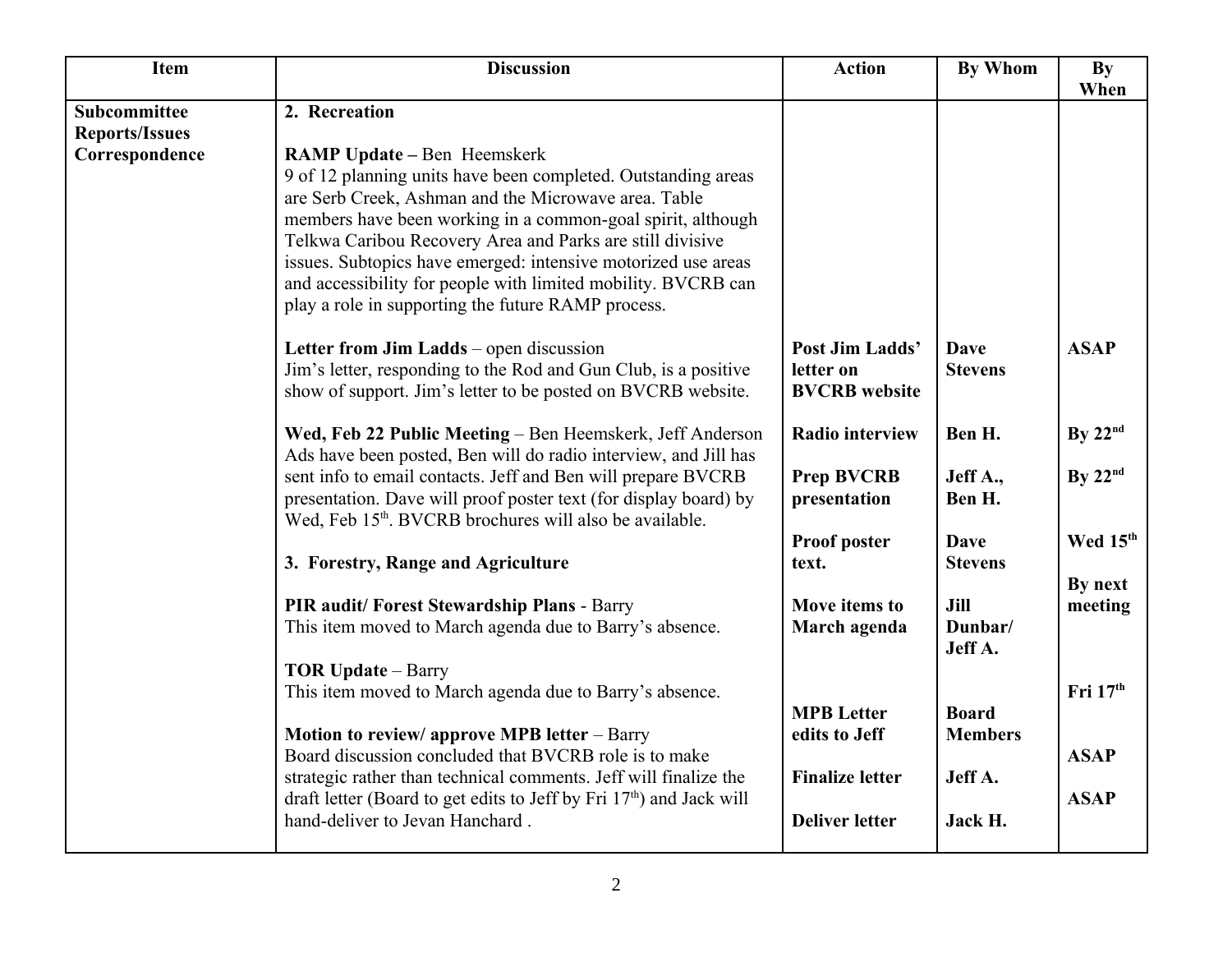| <b>Item</b>                           | <b>Discussion</b>                                                                                                                                                                                                                                                                                                                                                                 | <b>Action</b>                                                      | By Whom                                             | <b>By</b><br>When       |
|---------------------------------------|-----------------------------------------------------------------------------------------------------------------------------------------------------------------------------------------------------------------------------------------------------------------------------------------------------------------------------------------------------------------------------------|--------------------------------------------------------------------|-----------------------------------------------------|-------------------------|
| Subcommittee<br><b>Reports/Issues</b> | 4. LWBC Referrals and Land Tenures                                                                                                                                                                                                                                                                                                                                                |                                                                    |                                                     |                         |
| Correspondence                        | <b>BCeID</b> - Jeff<br>Jeff had technical issues with the application and with e-referral<br>system set-up. He continues to follow up.                                                                                                                                                                                                                                            | <b>BCeID</b><br>application & e-<br>referral set-up                | <b>Jeff</b><br>Anderson                             | <b>ASAP</b>             |
|                                       | <b>Response to Ray Chipeniuk – Dave</b><br>Dave is still working on this letter in support of the Hunaker<br>Springs Watershed Initiative.                                                                                                                                                                                                                                        | <b>Complete letter</b>                                             | <b>Dave</b><br><b>Stevens</b>                       | <b>ASAP</b>             |
|                                       | 5. Water and Fish                                                                                                                                                                                                                                                                                                                                                                 |                                                                    |                                                     |                         |
|                                       | <b>Skeena Watershed Authority - Jeff</b><br>Jeff will contact Allen Gottesfeld, co-author with Ken Rabnett of<br>Skeena River, Fish and Their Habitat, to see if he will give a<br>presentation to the Board.                                                                                                                                                                     | <b>Contact Allen</b><br>Gottesfeld                                 | <b>Jeff</b><br>Anderson                             | By next<br>meeting      |
|                                       | Kathlyn Creek Watershed Group update - Dave<br>Substantive update will come when they get their status.<br>Discussion resulted in Board agreement that BVCRB's role is to<br>provide information, as opposed to advisory. Board will write a<br>thank-you letter to the group, which will be posted on the<br><b>BVCRB</b> website.                                               | Write thank-you<br>letter to KCWG                                  | <b>Jeff</b><br>Anderson                             | By next<br>meeting      |
|                                       | 6. Monitoring and Land Use Plans<br><b>Babine Watershed Monitoring Trust update - Bob &amp; Jeff</b><br>Jeff and Bob met with Karen Price today to learn more about the<br>BWMT's monitoring process. More on BWMT at<br>www.babinetrust.ca. Jeff and Bob will assemble for the Board a<br>document outlining the discussion to date and the points for the<br>Board to consider. | <b>Draft document</b><br>for Board re<br><b>BWMT</b><br>monitoring | <b>Jeff</b><br>Anderson,<br><b>Bob</b><br>Henderson | By next<br>meeting<br>? |
|                                       | <b>Cumulative effects monitoring</b><br>This item moved to March agenda, to be discussed in wider<br>conversation on monitorin.                                                                                                                                                                                                                                                   | Move agenda<br>item to March                                       | Jill/ Jeff                                          | By next<br>meeting      |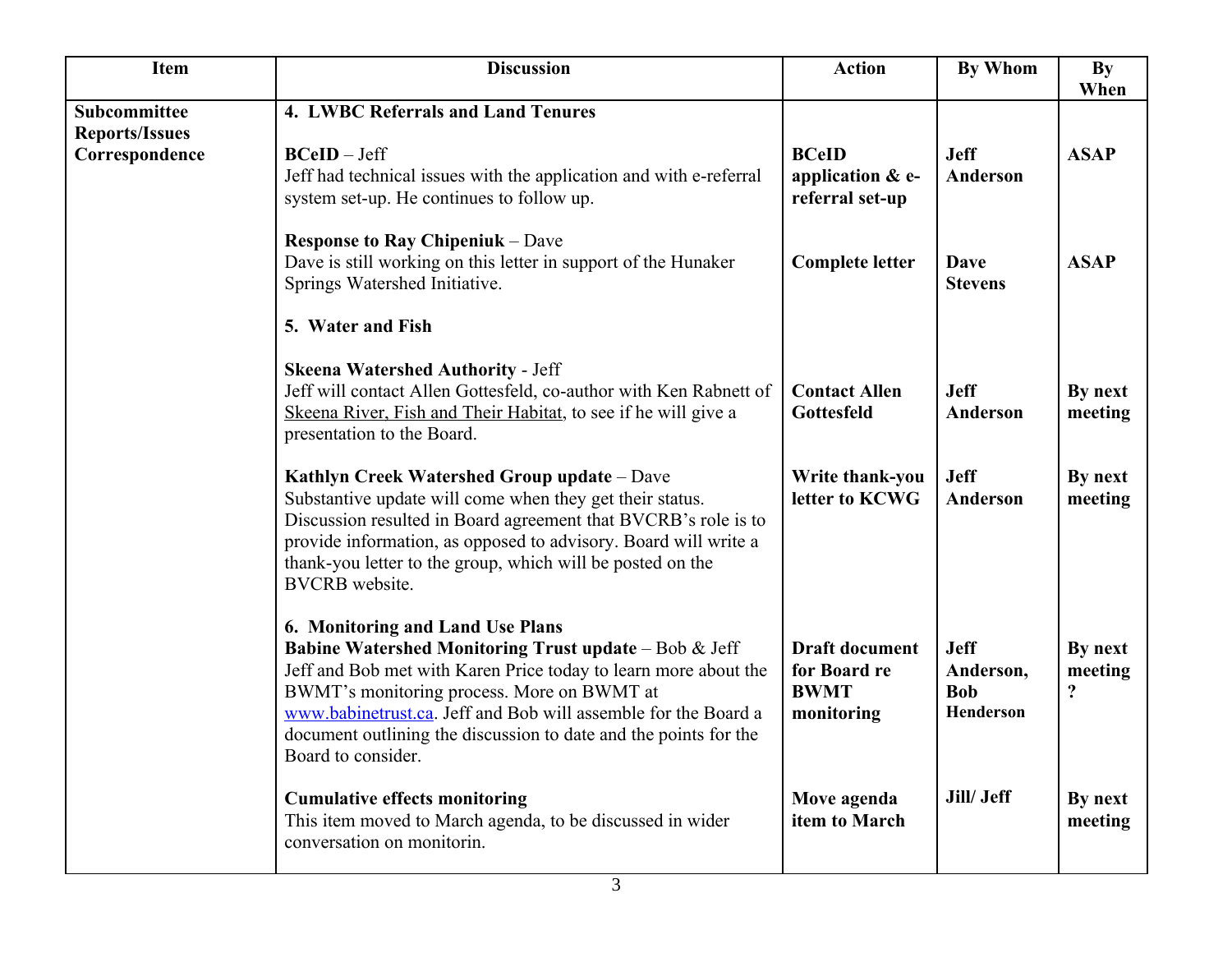| <b>Item</b>                  | <b>Discussion</b>                                                                                                                             | <b>Action</b>                                   | <b>By Whom</b>                            | <b>By</b><br>When      |
|------------------------------|-----------------------------------------------------------------------------------------------------------------------------------------------|-------------------------------------------------|-------------------------------------------|------------------------|
| <b>Administration</b>        | Financial report - Dave                                                                                                                       |                                                 |                                           |                        |
|                              | The BVCRB account balance is \$1,475.11, less payment for the<br>two recently-posted ads. Dave will bring updated balance to next<br>meeting. | <b>Report on</b><br>updated balance             | <b>Dave</b><br><b>Stevens</b>             | <b>Next</b><br>meeting |
|                              |                                                                                                                                               | Contact                                         |                                           |                        |
|                              | New signing authorities still need finalizing. Dave will<br>communicate necessary next steps.                                                 | Directors who<br>need to get to<br><b>BVCU</b>  | <b>Dave</b><br><b>Stevens</b>             | <b>ASAP</b>            |
|                              | New Membership status/ selection Dave/ Jeff                                                                                                   |                                                 |                                           |                        |
|                              | Still only one application received. Board members should be<br>actively recruiting prospects.                                                | Approach<br>potential new<br><b>Directors</b>   | <b>Board</b><br><b>Members</b>            | <b>ASAP</b>            |
|                              | <b>Submission of Bios/ Questions to Jill for website</b>                                                                                      |                                                 |                                           |                        |
|                              | Directors confirmed that their submissions have been made.                                                                                    |                                                 |                                           |                        |
|                              | <b>Other action items from January</b>                                                                                                        | <b>Contact BV</b>                               | <b>Dave</b>                               | <b>Next</b>            |
|                              | Dave: Trade Fair booth is \$495. Dave has asked if BV Centre<br>wants to split a booth, and he is following up.                               | Centre re<br>sharing Trade<br><b>Fair booth</b> | <b>Stevens</b>                            | meeting                |
|                              | BVCRB website: Dave is willing to continue uploading                                                                                          |                                                 |                                           |                        |
|                              | approved additions. Dave and Ben will further discuss how other<br>website updates, e.g. drafting/editing new website text, will<br>happen.   | Discuss how/<br>who does<br>website updates.    | <b>Dave</b><br><b>Stevens</b> , Ben<br>H. | <b>Next</b><br>meeting |
|                              | Jeff on DM involvement in wildfire management plans: Jeff has<br>been in touch with Brian Mackintosh (Superintendent for Fuel                 | <b>Update Board at</b><br>next meeting.         | <b>Jeff</b><br><b>Anderson</b>            | <b>Next</b><br>meeting |
|                              | Management Program) and Jevan (DM) on this question. The<br>DM feels his responsibility lies with District, rather than                       |                                                 |                                           |                        |
|                              | Community, wildfire management plans. Jeff will to follow up.                                                                                 |                                                 |                                           |                        |
| <b>Other Business</b>        | The Board discussed meeting length and decided to review<br>periodically, as needed.                                                          | $\ddot{?}$                                      | $\ddot{?}$                                |                        |
| <b>Action items from the</b> | 1. Thank Taylor for his service on the Board. Jill Dunbar                                                                                     |                                                 |                                           |                        |
| Jan 10, 2011 meeting.        | 2. Set up new signing authority roster at BV Credit Union. Dave Stevens In process - Dave to contact Directors<br>who need to get to BVCU.    |                                                 |                                           |                        |
|                              | 3. Prepare letter supporting Hunaker Initiative; circulate for review, approval, posting. Dave Stevens In process                             |                                                 |                                           |                        |